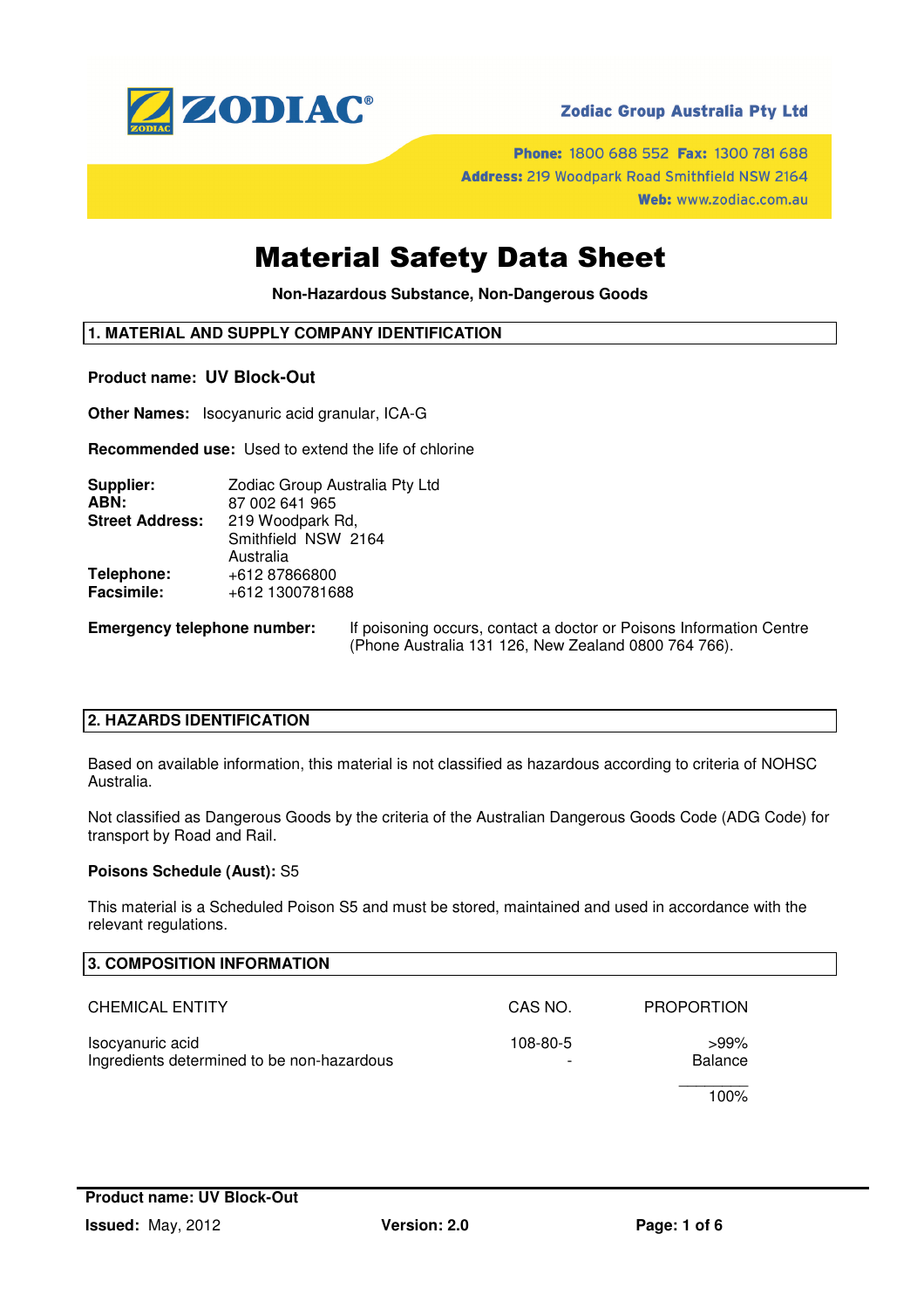

## **4. FIRST AID MEASURES**

If poisoning occurs, contact a doctor or Poisons Information Centre (Phone Australia 131 126, New Zealand 0800 764 766).

**Inhalation:** Remove victim from exposure - avoid becoming a casualty. Remove contaminated clothing and loosen remaining clothing. Allow patient to assume most comfortable position and keep warm. Keep at rest until fully recovered. Seek medical advice if effects persist.

**Skin contact:** If skin or hair contact occurs, remove contaminated clothing and flush skin and hair with running water. If swelling, redness, blistering or irritation occurs seek medical assistance.

**Eye contact:** If in eyes wash out immediately with water. In all cases of eye contamination it is a sensible precaution to seek medical advice.

**Ingestion:** Rinse mouth with water. If swallowed, do NOT induce vomiting. Give a glass of water to drink. Never give anything by the mouth to an unconscious patient. If vomiting occurs give further water. Seek medical advice.

**Notes to physician:** Treat symptomatically.

## **5. FIRE-FIGHTING MEASURES**

**Specific hazards:** Non-combustible material.

**Fire fighting further advice:** Not combustible, however material may decompose if involved in a fire. On decomposing may emit toxic fumes. Fire fighters to wear self-contained breathing apparatus and suitable protective clothing if risk of exposure to products of decomposition.

**Hazchem Code:** Not applicable.

**Suitable extinguishing media:** Not combustible, however, if material is involved in a fire use water fog (or if unavailable fine water spray), foam, dry agent (carbon dioxide, dry chemical powder).

#### **6. ACCIDENTAL RELEASE MEASURES**

#### **SMALL SPILLS**

Wear protective equipment to prevent skin and eye contamination. Avoid inhalation of dust. Wipe up with absorbent (clean rag or paper towels). Allow absorbent to dry before disposing with normal household garbage. Collect and seal in properly labelled containers or drums for disposal.

#### **LARGE SPILLS**

Wear protective equipment to prevent skin and eve contamination and the inhalation of dust. Work up wind or increase ventilation. Cover with damp absorbent (inert material, sand or soil). Sweep or vacuum up, but avoid generating dust. Collect and seal in properly labelled containers or drums for disposal. If contamination of sewers or waterways has occurred advise local emergency services.

**Dangerous Goods – Initial Emergency Response Guide No:** Not applicable.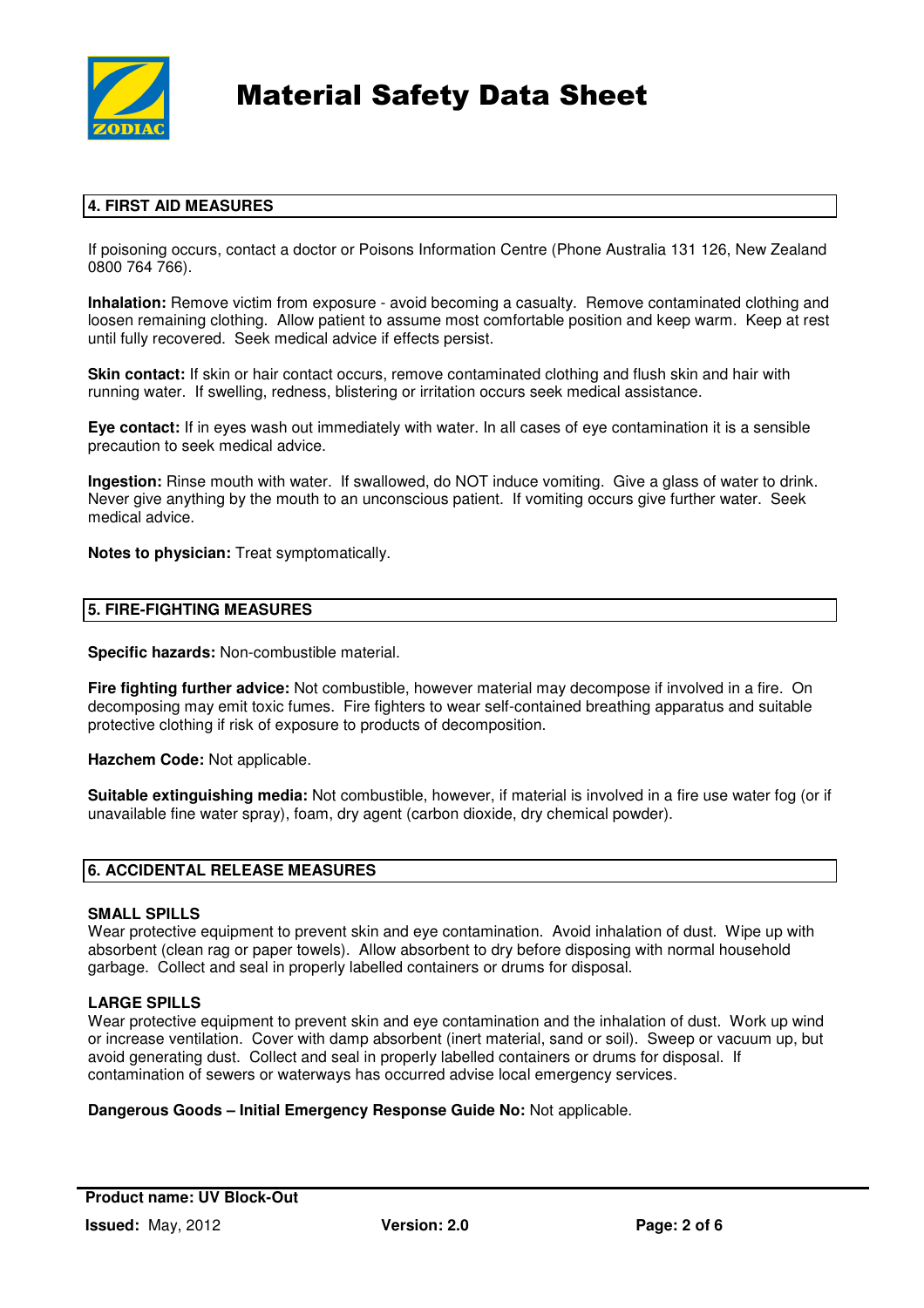

## **7. HANDLING AND STORAGE**

**Handling:** Avoid skin and eye contact and inhalation of dust.

**Storage:** Store in a cool, dry, well-ventilated place and out of direct sunlight. Store away from incompatible materials described in Section 10. Keep containers closed when not in use - check regularly for spills.

This material is a Scheduled Poison S5 and must be stored, maintained and used in accordance with the relevant regulations.

## **8. EXPOSURE CONTROLS / PERSONAL PROTECTION**

#### **National occupational exposure limits:**

No value assigned for this specific material by the National Occupational Health and Safety Commission (NOHSC Australia).

However for:

|                 | TWA    |       | STEL                     |                          | <b>CARCINOGEN</b>        | <b>NOTICES</b>           |
|-----------------|--------|-------|--------------------------|--------------------------|--------------------------|--------------------------|
|                 | ppm    | ma/m3 | ppm                      | ma/m3                    | <b>CATEGORY</b>          |                          |
| Inspirable dust | $\sim$ | 10    | $\overline{\phantom{a}}$ | $\overline{\phantom{0}}$ | $\overline{\phantom{0}}$ | $\overline{\phantom{0}}$ |

As published by the National Occupational Health & Safety Commission (NOHSC Australia).

TWA - The time-weighted average airborne concentration over an eight-hour working day, for a five-day working week over an entire working life.

STEL (Short Term Exposure Limit) - the average airborne concentration over a 15 minute period which should not be exceeded at any time during a normal eight-hour workday.

These Exposure Standards are guides to be used in the control of occupational health hazards. All atmospheric contamination should be kept too as low a level as is workable. These exposure standards should not be used as fine dividing lines between safe and dangerous concentrations of chemicals. They are not a measure of relative toxicity.

If the directions for use on the product label are followed, exposure of individuals using the product should not exceed the above standard. The standard was created for workers who are routinely, potentially exposed during product manufacture.

**Biological Limit Values:** As per the "National Model Regulations for the Control of Workplace Hazardous Substances [NOHSC: 1005 (1994)]" the ingredients in this material do not have a Biological Limit Allocated.

**Engineering measures:** Ensure ventilation is adequate to maintain air concentrations below Exposure Standards. Avoid generating and inhaling dusts. Use with local exhaust ventilation or while wearing dust mask. Keep containers closed when not in use.

**Personal protection equipment:** OVERALLS, SAFETY SHOES, SAFETY GLASSES, GLOVES, DUST **MASK**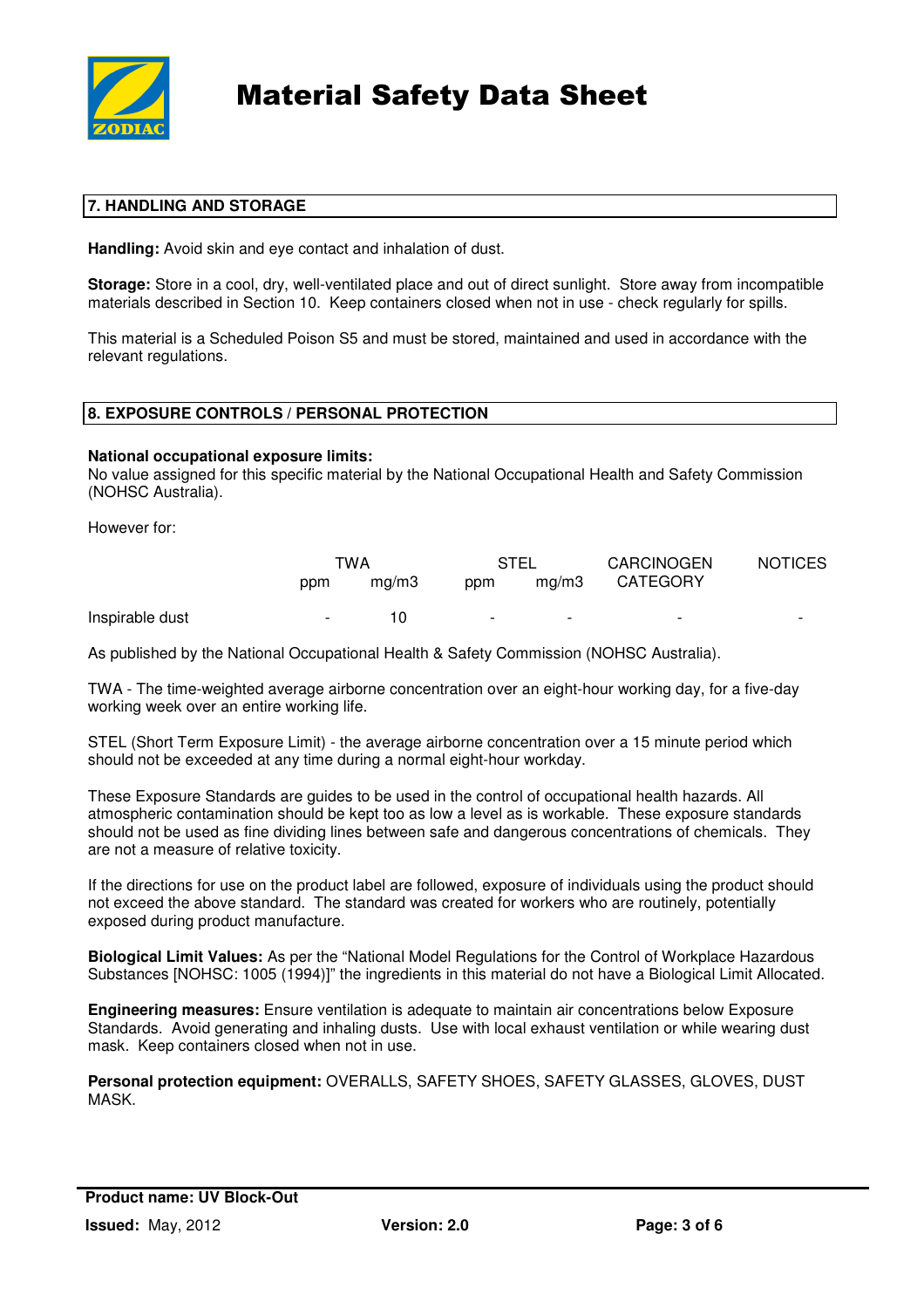

Wear overalls, safety glasses and impervious gloves. Avoid generating and inhaling dusts. If dust exists, wear dust mask/respirator meeting the requirements of AS/NZS 1715 and AS/NZS 1716. Available information suggests that gloves made from polyvinyl chloride (PVC) should be suitable for intermittent contact. However, due to variations in glove construction and local conditions, the user should make a final assessment. Always wash hands before smoking, eating, drinking or using the toilet. Wash contaminated clothing and other protective equipment before storing or re-using.

## **9. PHYSICAL AND CHEMICAL PROPERTIES**

**Form / Colour / Odour:** White tablet with no odour.

| <b>Solubility in water:</b>      | 0.2g/100mL     |  |
|----------------------------------|----------------|--|
| Specific Gravity (20 °C):        | 0.7            |  |
| Relative Vapour Density (air=1): | N App          |  |
| Vapour Pressure (20 °C):         | N App          |  |
| Flash Point (°C):                | N App          |  |
| Flammability Limits (%):         | N App          |  |
| Autoignition Temperature (°C):   | N App          |  |
| Melting Point/Range (°C):        | N App          |  |
| Boiling Point/Range (°C):        | N App          |  |
| Decomposition Point (°C):        | N Av           |  |
| pH:                              | N App          |  |
| Moisture content (%):            | N Av           |  |
| <b>Molecular formula:</b>        | $C_3H_3N_3O_3$ |  |
| Molecular weight:                | 129.10         |  |
|                                  |                |  |

(Typical values only - consult specification sheet)  $N Av = Not available$   $N App = Not applicable$ 

## **10. STABILITY AND REACTIVITY**

**Chemical stability:** This material is thermally stable when stored and used as directed.

**Conditions to avoid:** Elevated temperatures and sources of ignition.

**Incompatible Materials:** Alkalis

**Hazardous decomposition products:** Oxides of carbon and nitrogen, cyanic acid, smoke and other toxic fumes.

**Hazardous reactions:** No known hazardous reactions.

#### **11. TOXICOLOGICAL INFORMATION**

No adverse health effects expected if the product is handled in accordance with this Safety Data Sheet and the product label. Symptoms or effects that may arise if the product is mishandled and overexposure occurs are:

## **Acute Effects**

**Inhalation:** Material may be irritant to mucous membranes and respiratory tract.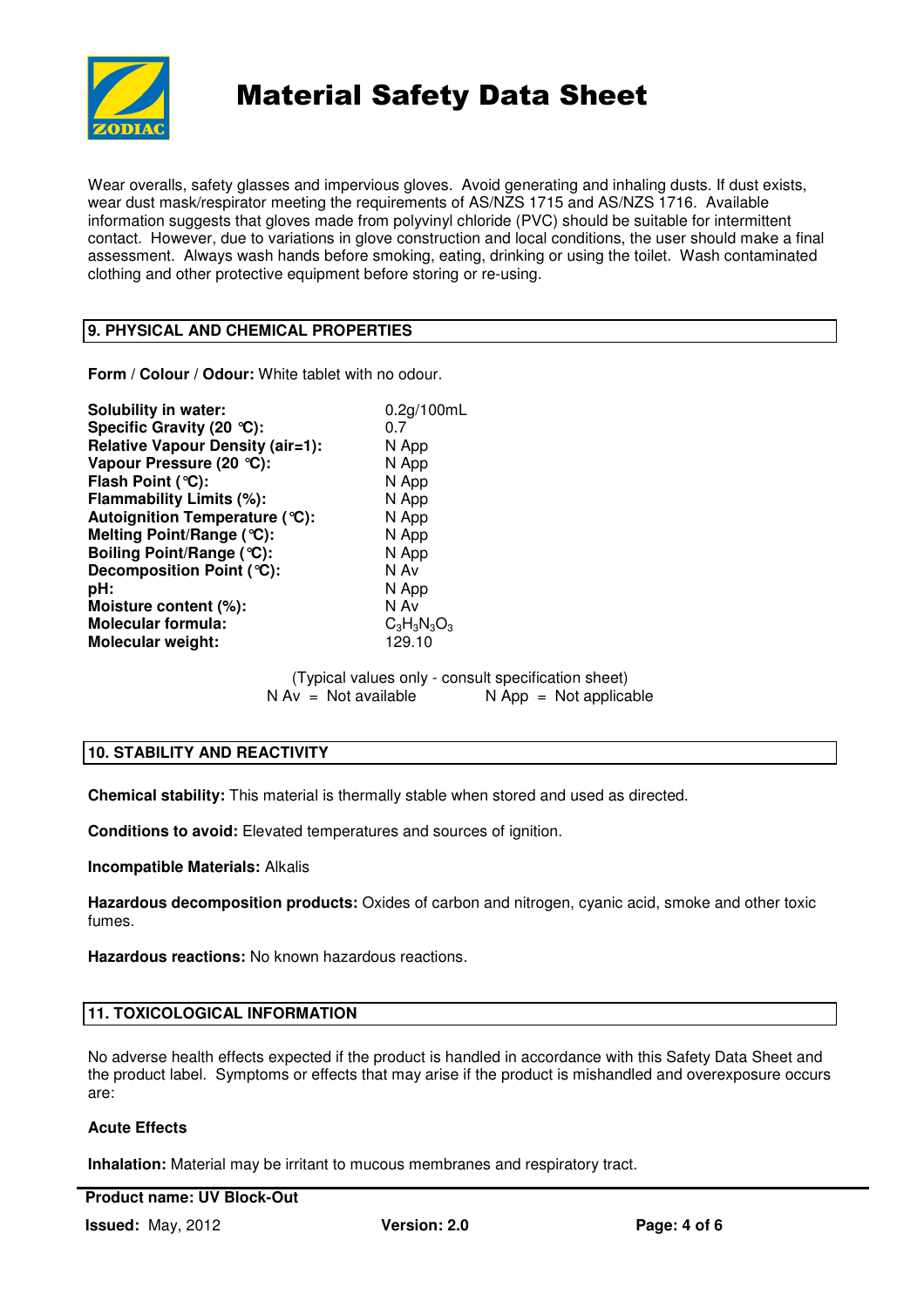

**Skin contact:** Contact with skin may result in irritation.

**Eye contact:** May be an eye irritant. Exposure to the dust may cause discomfort due to particulate nature. May cause physical irritation to the eyes.

**Ingestion:** Swallowing can result in nausea, vomiting and irritation of the gastrointestinal tract.

**Long Term Effects:** No information available for product.

**Acute toxicity / Chronic toxicity** 

No LD50 data available for the product.

## **12. ECOLOGICAL INFORMATION**

Avoid contaminating waterways.

**Ecotoxicity:** No information available.

**Persistence and degradability:** No information available.

**Mobility:** No information available.

#### **13. DISPOSAL CONSIDERATIONS**

Refer to State/Territory Land Waste Management Authority.

## **14. TRANSPORT INFORMATION**

#### **ROAD AND RAIL TRANSPORT**

Not classified as Dangerous Goods by the criteria of the Australian Dangerous Goods Code (ADG Code) for transport by Road and Rail.

#### **MARINE TRANSPORT**

Not classified as Dangerous Goods by the criteria of the International Maritime Dangerous Goods Code (IMDG Code) for transport by sea.

#### **AIR TRANSPORT**

Not classified as Dangerous Goods by the criteria of the International Air Transport Association (IATA) Dangerous Goods Regulations for transport by air.

#### **15. REGULATORY INFORMATION**

#### **Poisons Schedule (Aust):** S5

All the constituents of this material are listed on the Australian Inventory of Chemical Substances (AICS).